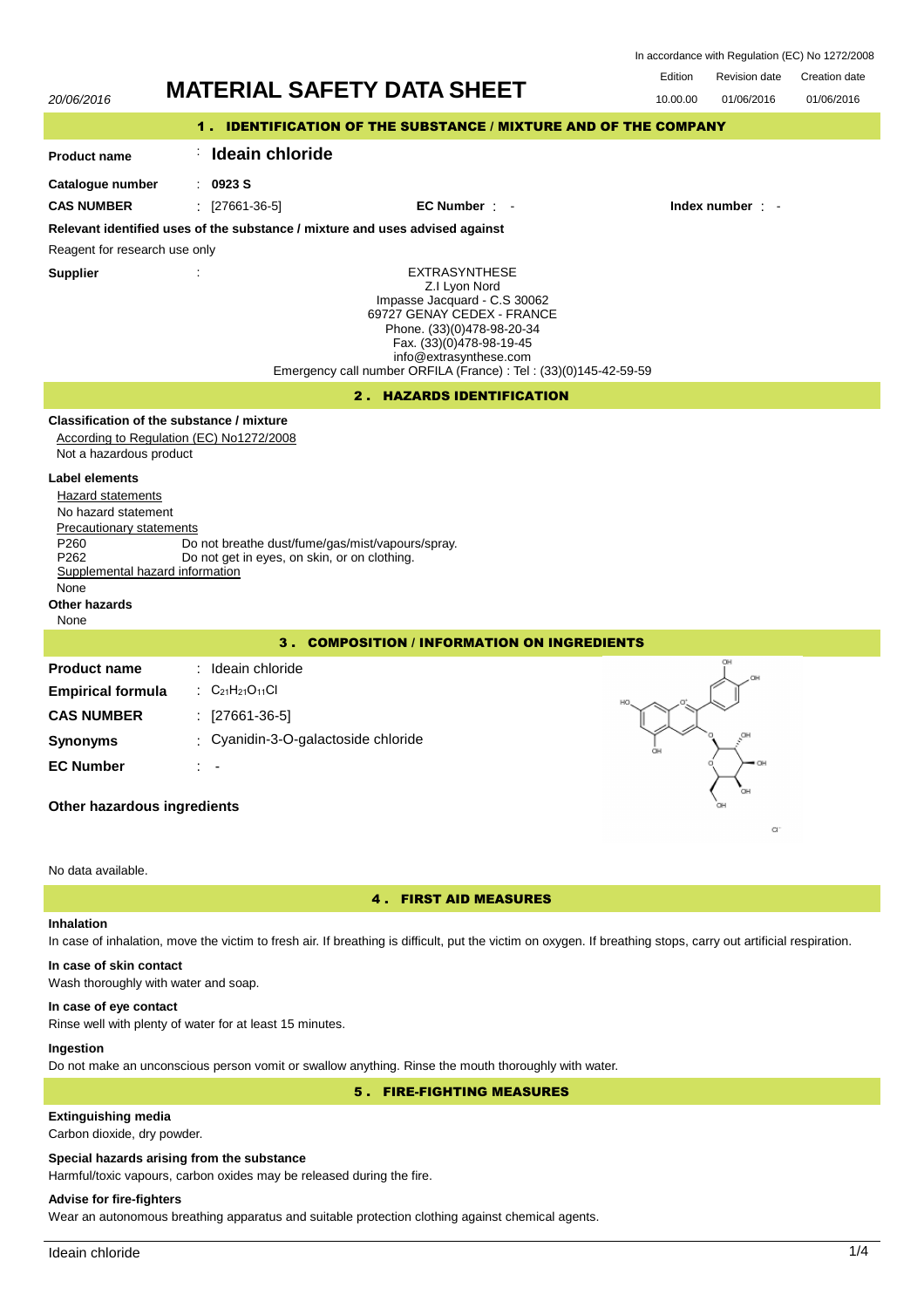# 6 . ACCIDENTAL RELEASE MEASURES

#### **Personal precautions**

Use personal protective equipment. Evacuate the personnel from the contaminated zone. Ensure adequate ventilation.

#### **Environnemental precautions**

Keeping away from drains, surface and ground waters.

#### **Methods and materials for containment and cleaning up**

Clean up without creating dust and place in adapted and sealed containers for elimination. Wash the contaminated aera with water and soap. Confine washing water and dispose of it complying with the local regulations. After cleaning, quickly eliminate traces of water with a product absorbing liquids (for example : sand, sawdust, universal binder, Kieselguhr).

## 7 . HANDLING AND STORAGE

## **Precautions for safe handling**

Avoid formation of dust. Avoid contact with skin and eyes. During handling, wear suitable personal protective equipment (see section 8). Follow the normal measures for preventive fire protection.

**Specific handling** No data available.

**Specific end use(s)**

# No data available

#### **Conditions for safe storage, including any incompatibilities**

Store in a cool well-ventilated place. Keep container tightly closed in a dry place away from light.

Store at <-15°C

#### 8 . EXPOSURE CONTROL/PERSONAL PROTECTION

# **Respiratory protection**

Wear imperatively an appropriated mask/respirator, tested and approved by standards such as NIOSH (US) or CEN (EU).

#### **Hand protection**

Handle with protective gloves. The selected gloves have to satisfy the specifications of EU Directive 89/686/EEC and the standard EN 374 derived from it.

## **Eye protection**

Wear safety glasses.

## **Skin protection**

Wear suitable protective clothing according to the quantity and the level of activity of the substance at the workplace.

|                                                       | <b>9. PHYSICAL AND CHEMICAL PROPERTIES</b> |  |
|-------------------------------------------------------|--------------------------------------------|--|
| Information on basic physical and chemical properties |                                            |  |
| Physical state                                        | : Powder                                   |  |
| Color                                                 | : No data available.                       |  |
| Solubility in                                         | : Ethyl alcohol (Soluble)                  |  |
| Melting point                                         | : No data available.                       |  |
| Initial boiling point                                 | : No data available.                       |  |
| Flash point                                           | : No data available.                       |  |
| рH                                                    | : No data available.                       |  |
| Partition coefficient: n-octanol/water                | : No data available.                       |  |
| Auto-ignition temperature                             | : No data available.                       |  |
| Decomposition temperature                             | : No data available.                       |  |
| Viscosity                                             | : No data available.                       |  |
| <b>Other information</b>                              |                                            |  |

No data available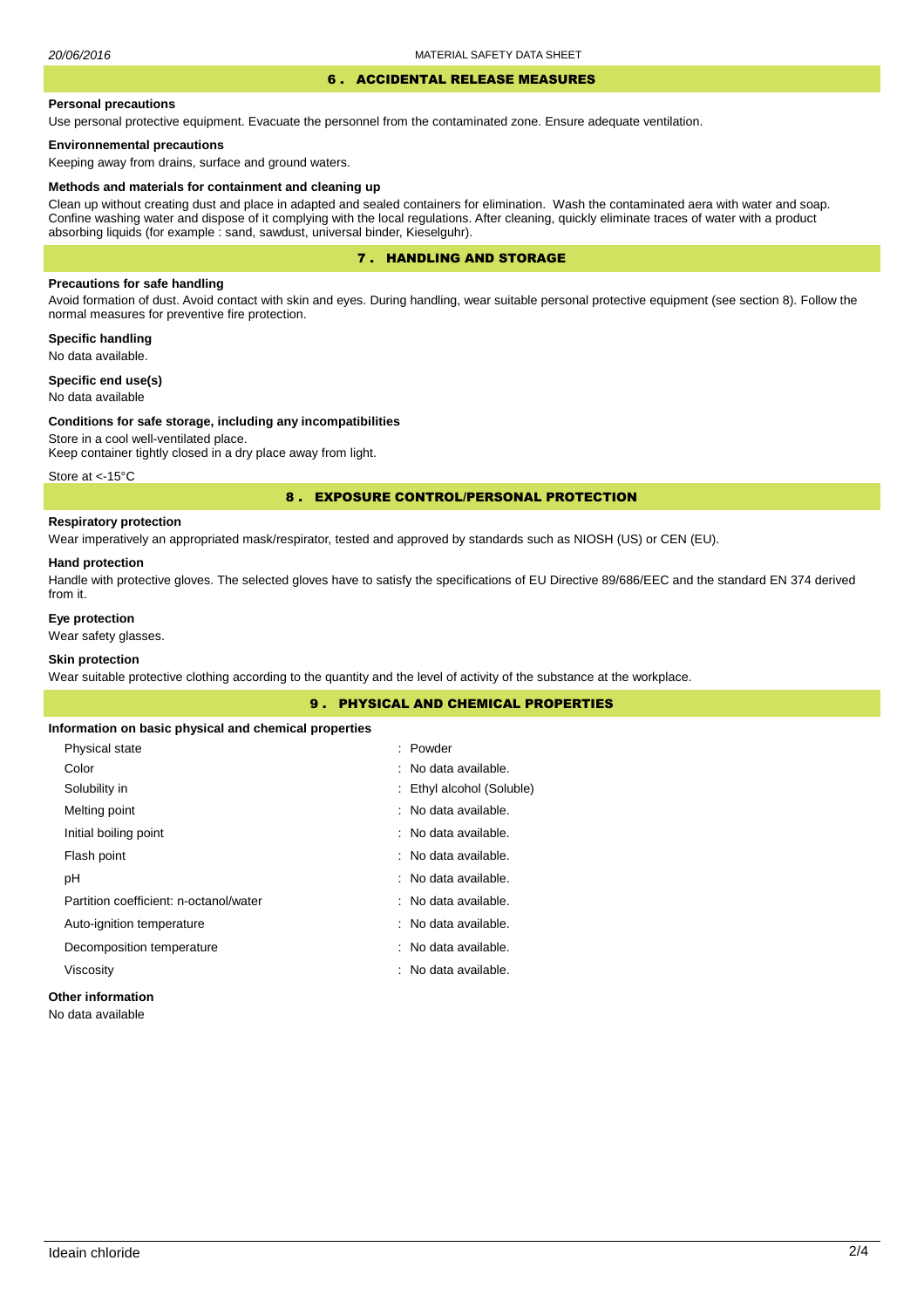#### 10 . STABILITY AND REACTIVITY

#### **Reactivity**

No data available.

#### **Chemical stability**

Stable under recommanded storage conditions.

#### **Possibility of hazardous reactions**

No hazardous reactions during storage and handling complying with the instructions.

**Conditions to avoid**

No data available.

**Incompatible materials**

No data available.

## **Hazardous decomposition products**

No hazardous decomposition products if the instructions for handling and storage are respected. During high overheating of the substance or during a fire, hazardous decomposition products may be produced.

# 11 . TOXICOLOGICAL INFORMATION

#### **Acute oral toxicity**

No data available.

# **Acute dermal toxicity**

No data available.

#### **Acute inhalation toxicity**

No data available.

## **Skin Corrosion**

No data available.

#### **Skin Irritation**

No data available.

# **Serious Eye Damage**

No data available.

# **Eye Irritation**

No data available.

## **Respiratory Sensitisation**

No data available.

#### **Skin Sensitisation**

No data available.

#### **Germ Cell Mutagenicity**

No data available.

#### **Carcinogenictiy**

No data available.

# **Reproductive Toxicity**

No data available.

# **Specific Target Organ Toxicity - Single Exposure**

No data available.

## **Specific Target Organ Toxicity - Repeated Exposure**

No data available.

#### **Aspiration Hazard**

No data available.